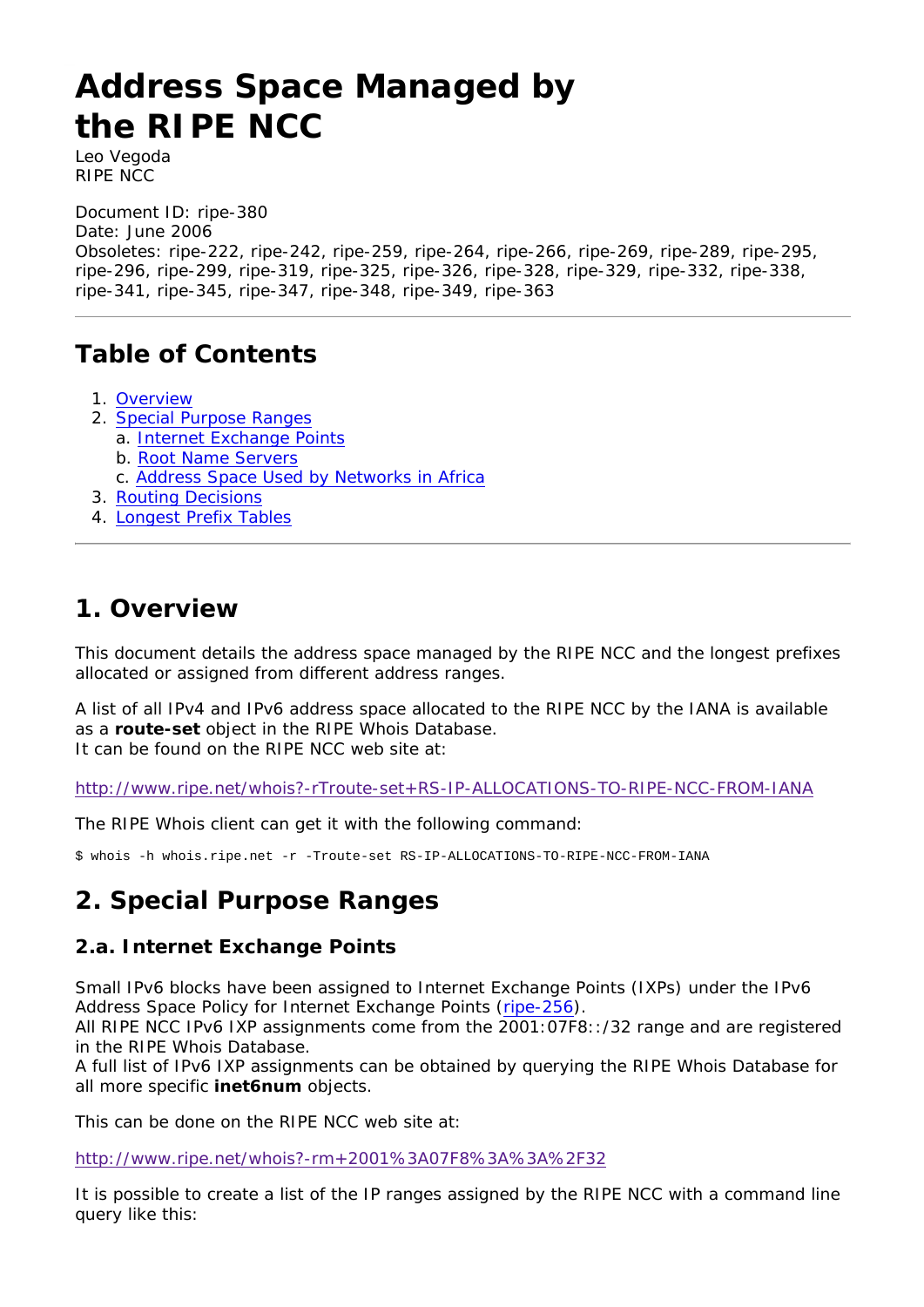\$ whois –h whois.ripe.net -r -m 2001:07F8::/32 | grep ^inet6num

#### **2.b. Root Name Servers**

IPv6 blocks have been assigned to Root Name Servers under the IPv6 Addresses for Internet Root Servers in the RIPE Region policy (ripe-233). These assignments come from the 2001:7F8::/29 range and are registered in the RIPE Whois Database.

#### **2.c. Address Space Used by Networks in Africa**

Between October 2003 and April 2005, IPv4 allocations and assignments to Local Internet Registries (LIRs) and End Users in African countries north of the equator were made from 196.200.0.0/13. This range was part of a /8 also used by the American Registry for Internet Numbers (ARIN) for African allocations. Because the longest prefix ARIN allocated or assigned for 196/8 was /24, this was also the longest prefix the RIPE NCC assigned from 196.200.0.0/13.

# **3. Routing Decisions**

Routing decisions are the responsibility of network operators. Network operators taking routing decisions based on prefix length are requested and encouraged to route blocks of sizes corresponding to the longest prefix.

# **4. Longest Prefix Tables**

| <b>IPv4 Range</b> | <b>Longest Prefix</b> |
|-------------------|-----------------------|
| 62/8              | /19                   |
| 80/7              | /20                   |
| 82/8              | /20                   |
| 83/8              | /21<br>/21            |
| 84/6              |                       |
| 88/7              | /21                   |
| 90/8              | /21                   |
| 91/8              | /29                   |
| 193/8             | /29                   |
| 194/7             | /29                   |
| 196.200/13        | /24                   |
| 212/7             | /19                   |
| 217/8             | /20                   |
|                   |                       |
| <b>IPv6 Range</b> | <b>Longest Prefix</b> |
| 2001:0600::/23    | $/64^{\frac{1}{2}}$   |
| 2001:0800::/23    | /32                   |
| 2001:0A00::/23    | /32                   |
| 2001:1400::/23    | /32                   |
| 2001:1600::/23    | /32                   |
| 2001:1A00::/23    | /32                   |
| 2001:1C00::/22    | /32                   |
| 2001:2000::/20    | /32                   |
| 2001:3000::/21    | /32                   |
| 2001:3800::/22    | /32                   |